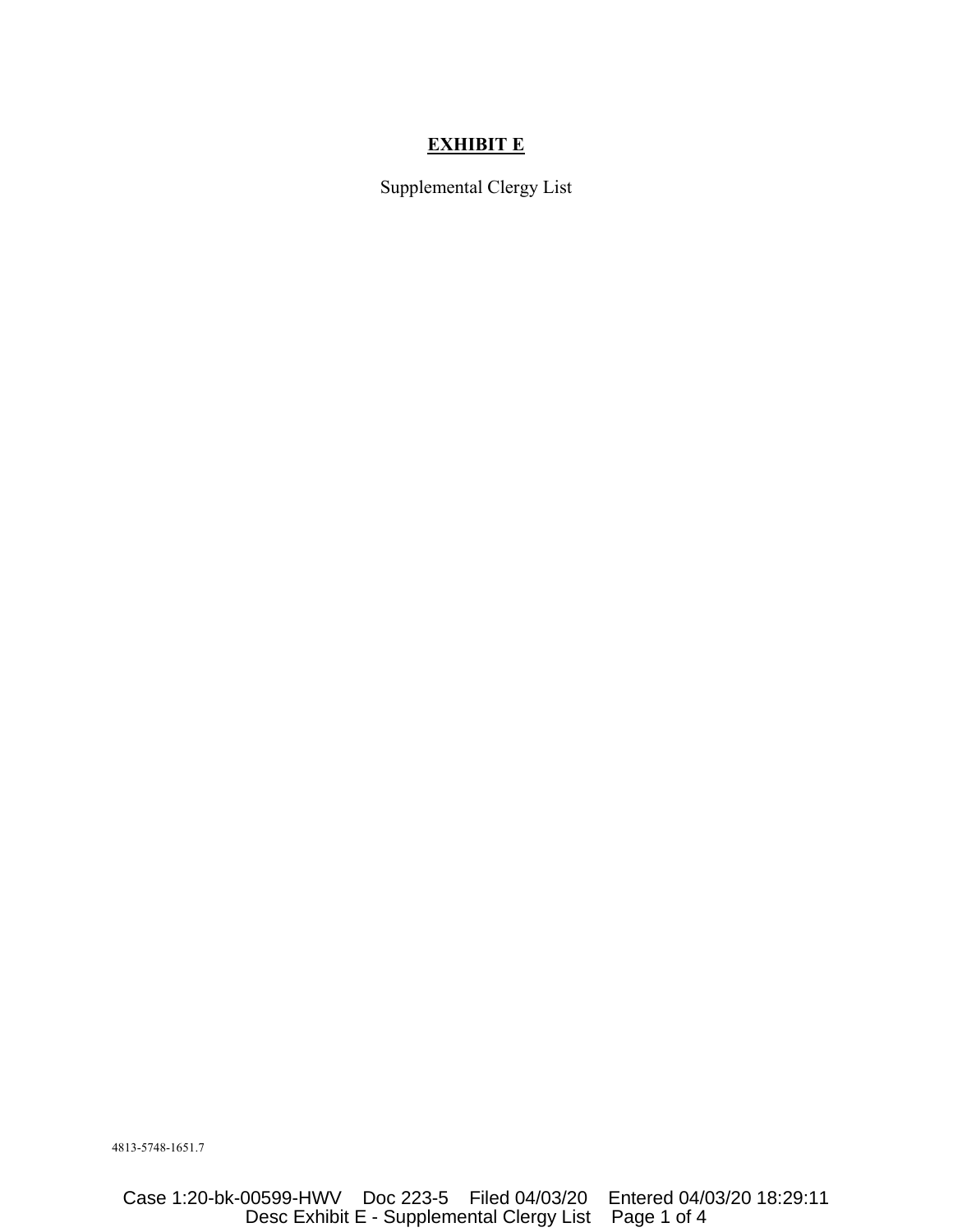The Roman Catholic Diocese of Harrisburg (RCDH) publishes the following supplemental list of clergy who served in the RCDH and who were *accused* of sexual abuse of a child; this list supplements the list of August 6, 2018. The term "accused" is emphasized to note that the list below is based on accusations (clear statements of misconduct involving an identifiable person and specific conduct); the list does not include assessments of credibility or guilt, unless specifically noted as with Category 1. Further, the following list does not contain those cases where the accusation was deemed not substantiated, meaning it was an accusation which, after review by law enforcement and outside investigators for the RCDH, was not supported by sufficient evidence to establish the probability that the accused cleric committed sexual abuse of a child. As used here, the phrase "sexual abuse of a child" means sexual molestation or sexual exploitation of a child (a person under the age of 18), including the use of child pornography, and other behavior by which an adult uses a child as an object of sexual gratification, including attempted behavior.

As a final note, for this supplemental list, five categories are listed below; however, names are not assigned to each category with this publication. A complete list of categories is set forth to explain categories that may be used in the future, if needed.

## **Categories & Descriptions**

## 1. **Cases That Have Been Concluded Canonically, Either By Dismissal Or Sentence To Life Of Prayer And Penance, Or Criminally, Either By Plea Or Conviction.**

This Category will contain the names of all Harrisburg Diocesan Clergy, Clergy from other Arch/Diocese(s) who were assigned within the Harrisburg Diocese, and Religious Order Clergy who were assigned within the Harrisburg Diocese who have been found guilty of sexual abuse of a child, either by the Church (canon law), Federal or State criminal law, or more than one of the foregoing. In the case of criminal convictions, the cleric either has been convicted after a criminal trial or has pleaded guilty to a crime involving sexual abuse of a child. In the case of canonical processes, the clerics whose names are included either have been dismissed from the clerical state at the end of the canonical process, or have been assigned to a life of prayer and penance, with no ministry possible. The Church assigns clerics to a life of prayer and penance where they are not suited to dismissal due to age or infirmity.

## 2. **Cases That Have Been Concluded Canonically By Removal From The Clerical State.**

This Category will contain the names of all Harrisburg Diocesan Clergy who have been removed from the clerical state after having been accused of sexual abuse of a child. This has been accomplished either through laicization, a process under Church law where the cleric voluntarily requests it, or through other canonical processes when the cleric does not voluntarily seek laicization. The laicization process, when it is voluntary, does not involve the determination of guilt for crimes sexual abuse of a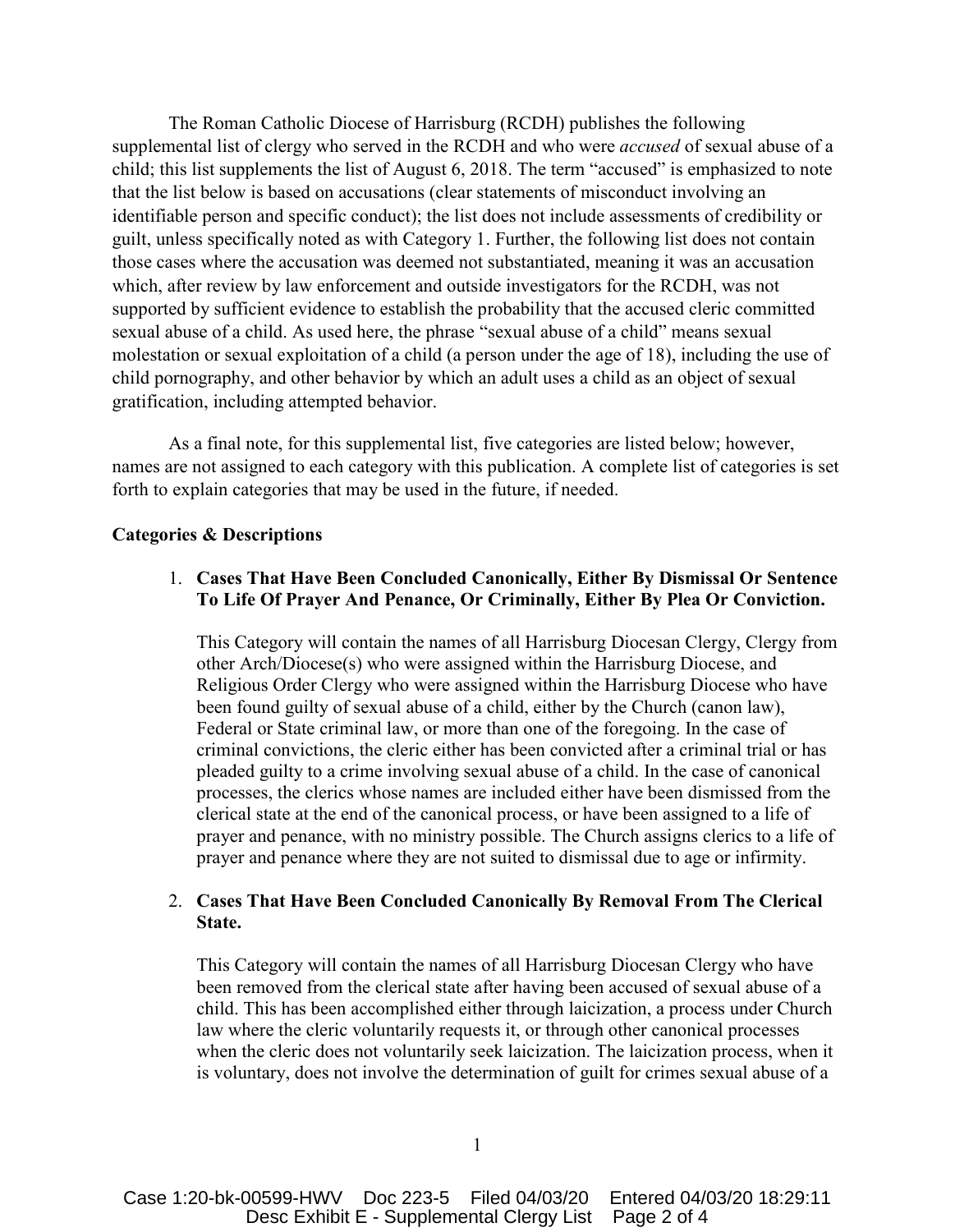child. Included in this section are the names of clerics who have sought laicization after being accused of sexual abuse of a child.

### 3. **Cases Involving Living Clergy Where Canonical Proceedings Against Those Clergy Have Not Yet Been Resolved.**

This Category will contain the names of all clergy who have been accused of sexual abuse of a child, yet where canonical proceedings remain to be completed. In each case, the cleric involved has been removed from public ministry and remains on administrative leave. It must be emphasized that there has been no final determination of guilt or innocence in these cases.

#### 4. **Cases Involving Clergy Accused After Laicization On Other Grounds.**

Laicization, under Church law, is normally a process whereby the cleric voluntarily requests that he be separated from the clerical state. This Category will contain the names of all clergy who have been accused of sexual abuse of a child, yet who were already laicized (and, consequently, no longer in the clerical state) and therefore were no longer in active ministry by the time the accusations were received.

### 5. **Cases Involving Deceased Clergy For Whom Criminal Or Canonical Proceedings Were Not Undertaken Or Completed.**

This Category will contain the names of those deceased clergy who served in the RCDH who have been accused of sexual abuse of a child, yet where criminal or canonical proceedings were not undertaken (due to their death) or were not completed (at the time of the cleric's death, after being accused in life). In most of these cases, the accused cleric died before the allegations were received. In other cases, the cleric died before the conclusion of the canonical proceedings. There has been no formal determination of guilt in these cases. Rather, the RCDH has decided to list these names in the interest of transparency and healing. This category will also include clergy whom the RCDH is unable to definitively determine whether the cleric is deceased, but where under the circumstances it can reasonably be assumed the claim fits this category.